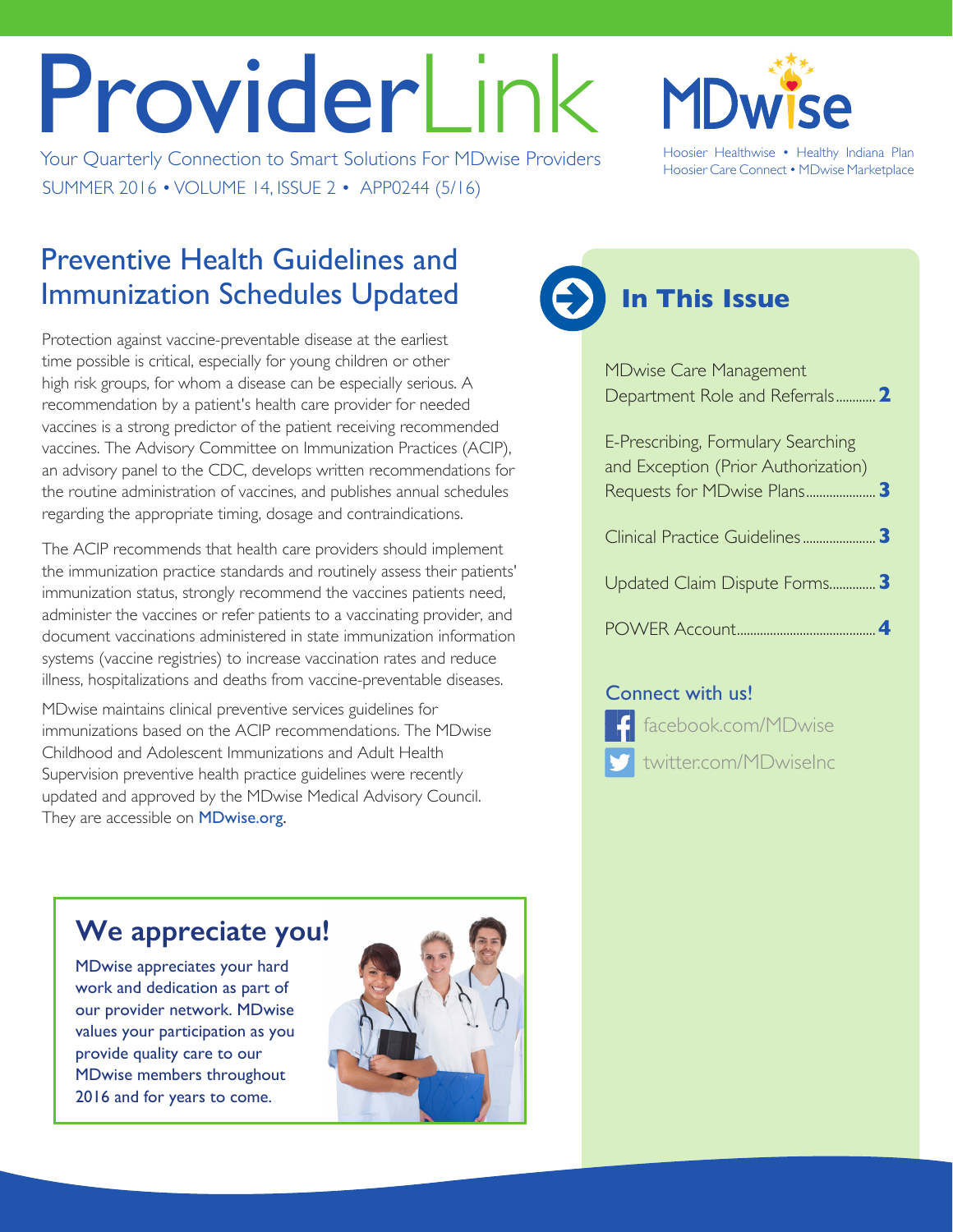#### <span id="page-1-0"></span>MDwise Care Management Department Role and Referrals

MDwise members fall along on a tremendous spectrum of health needs. Some suffer from multiple chronic health conditions requiring intensive and often complex treatment regimens. Others may be noncompliant with treatment, missing scheduled appointments or going to the ER for non-emergent care. The MDwise care management department works with all of our members to provide support and education to address health needs for all members along this spectrum.

Chronic health conditions and low health literacy often lead to debilitating health issues that acute medical services alone cannot alleviate. The MDwise care management department offers a diverse, intensive and coordinated approach to improving the health outcomes and quality of life for MDwise members. Our comprehensive care management model supports MDwise members, their primary medical providers (PMP), specialists and other caregivers to provide a multi- disciplinary approach, ranging from education and reminders to navigation and complex case management. This approach benefits members' health and supports the providers who are working for the best health outcomes.

Providers are encouraged to refer their patients for education when, in their judgment, the patient's health literacy is low or the behavior of their MDwise member is noncompliant. Both providers and caregivers may want to refer a member for coordination of care if a member is newly diagnosed with a condition, has an uncontrolled condition, has unmet psychosocial needs or may benefit from focused education. Care management and coordination of services through a single individual can lead to better health outcomes. Some reasons to refer a member to the MDwise care management department include:

- $\checkmark$  Multiple missed appointments.
- $\checkmark$  Pregnant members or infants missing the first or subsequent scheduled appointments.
- $\checkmark$  Members newly diagnosed with a condition.
- $\checkmark$  Members not seeking provider-recommended or other necessary medical/preventive care.
- $\checkmark$  Inappropriate use of the emergency room.
- $\checkmark$  Poor medical and behavioral health self-management skills.
- $\checkmark$  Inappropriate use of out-of-network providers.
- $\checkmark$  Behavior that presents a security risk to others.
- $\checkmark$  Consistently not following medical recommendations in a manner that endangers the member's health.
- $\checkmark$  Members who demonstrate a poor understanding of their diagnoses and/or recommended treatment plan.
- $\checkmark$  Inappropriate utilization patterns of controlled substances.

Referring a member to the care management department is quicker and easier than ever. An electronic referral form is located on the MDwise website and allows providers, members, caregivers and family members to request case management, care management or disease management services. The form is located on the MDwise website at [MDwise.org](http://www.mdwise.org/cmdmreferral/). We are pleased that provider offices are able to access this referral form through the secure provider portal.

Upon receipt of the referral, the MDwise care management staff will research the issue(s), and outreach directly to the member, providing individualized interventions unique to each referral. Multiple attempts are made to reach members; often providers and pharmacies are contacted to provide possible alternate member contacts. If members cannot be reached telephonically, the care management department will send written correspondence.

The care management department educates members and works alongside providers to reinforce treatment plans and improve health outcomes. By intervening directly with members and communicating with providers, MDwise hopes to reduce the administrative burden faced by MDwise providers while at the same time improving member health outcomes and compliance.

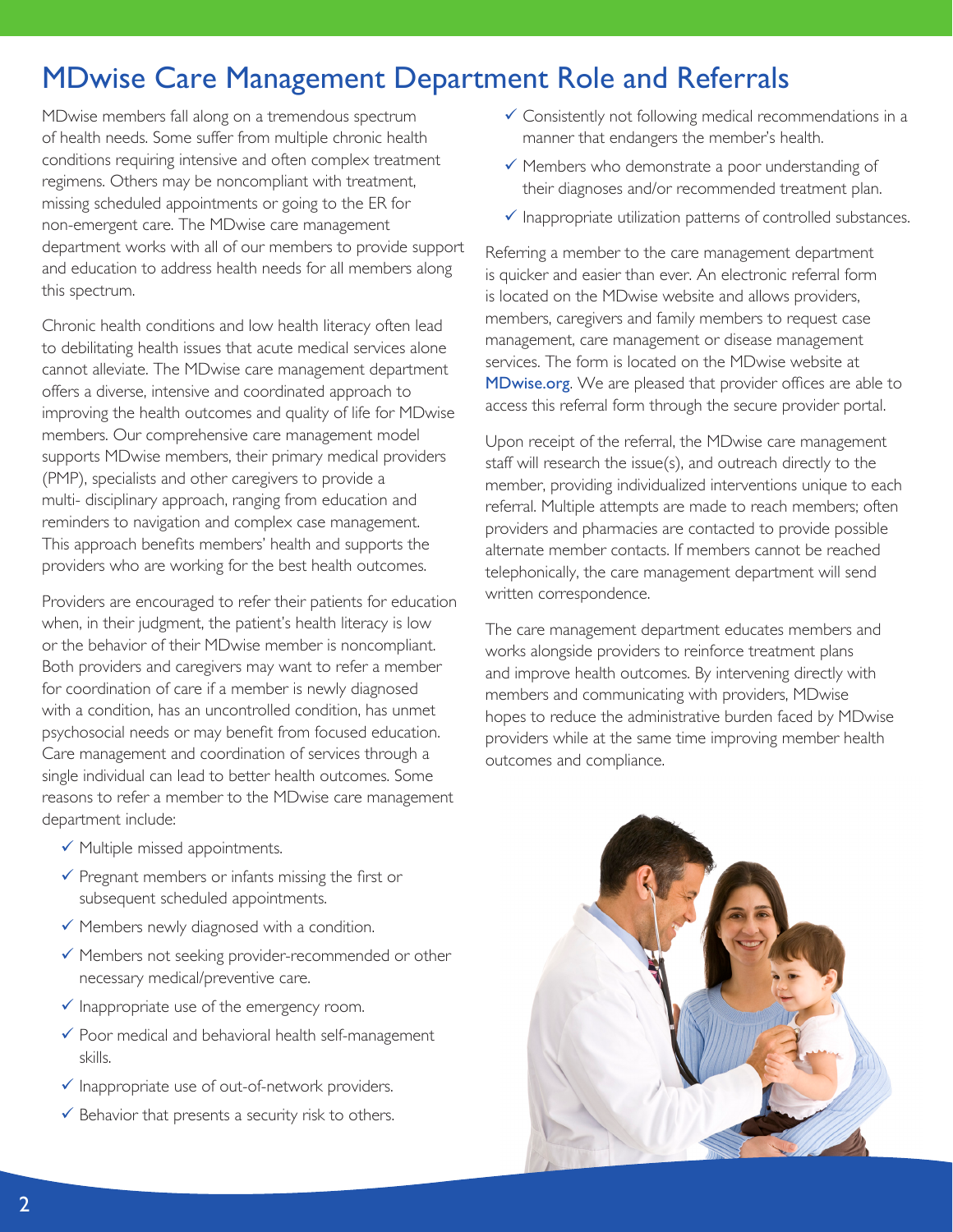#### <span id="page-2-0"></span>E-Prescribing, Formulary Searching and Exception (Prior Authorization) Requests for MDwise Plans

Together with its Pharmacy Benefits Manager (PBMs, MedImpact), MDwise provides physicians and other health care providers services to assist with the process of prescribing drug therapy for their patients. Prescribers have access to patient-specific prescription eligibility, medication history and basic formulary information for consenting patients in both inpatient and outpatient settings. This exchange of essential intelligence between prescribers and the MDwise PBM enables physicians to write an informed prescription at the point of care. The MDwise PBM interfaces with e-prescribing connectivity vendors to deliver these services to physicians who treat MDwise members. To learn more about e-prescribing, formulary searching and exception requests click [here](http://www.mdwise.org/MediaLibraries/MDwise/Files/For%20Providers/Provider%20Newsletter/E-Prescribing.doc).



### Clinical Practice Guidelines

The following Clinical Practice Guidelines have been updated and are posted to our website at **[MDwise.org](http://www.mdwise.org/for-providers/tools-and-resources/clinical-health-guidelines/).** 

A[ttention Deficit Hyperactivity Disorder](http://www.mdwise.org/MediaLibraries/MDwise/Files/For%20Providers/Behavioral%20Health/gl-adhd.pdf) [Autism Spectrum Disorder](http://www.mdwise.org/MediaLibraries/MDwise/Files/For%20Providers/Behavioral%20Health/gl-autism_spectrum_disorder.pdf) [Depression in Adults](http://www.mdwise.org/MediaLibraries/MDwise/Files/For%20Providers/Behavioral%20Health/gl-depressioninadults.pdf) [Depression in Children and Adolescents](http://www.mdwise.org/MediaLibraries/MDwise/Files/For%20Providers/Behavioral%20Health/gl-depressioninchildren.pdf)

[Schizophrenia](http://www.mdwise.org/MediaLibraries/MDwise/Files/For%20Providers/Behavioral%20Health/gl-schizophrenia.pdf)

We additionally have Clinical Practice Guidelines for the following diagnosis that are updated annually on our website at [MDwise.org](http://www.mdwise.org/for-providers/tools-and-resources/clinical-health-guidelines/).

[Anxiety Disorders in Children and Adults](http://www.mdwise.org/MediaLibraries/MDwise/Files/For%20Providers/Behavioral%20Health/gl-anxietydisorder.pdf) [Bipolar Disorder in Adults](http://www.mdwise.org/MediaLibraries/MDwise/Files/For%20Providers/Behavioral%20Health/gl-bipolar.pdf) [Developmental Testing](http://www.mdwise.org/MediaLibraries/MDwise/Files/For%20Providers/Behavioral%20Health/gl_developmentaltesting.pdf) [Eating Disorders](http://www.mdwise.org/MediaLibraries/MDwise/Files/For%20Providers/Behavioral%20Health/gl-eatingdisorder.pdf) [Metabolic Status](http://www.mdwise.org/MediaLibraries/MDwise/Files/For%20Providers/Behavioral%20Health/gl-metabolicstatus.pdf) [Neuropsychological Testing](http://www.mdwise.org/MediaLibraries/MDwise/Files/For%20Providers/Behavioral%20Health/gl-neuropsychtesting.pdf) [Psychological Testing](http://www.mdwise.org/MediaLibraries/MDwise/Files/For%20Providers/Behavioral%20Health/gl-psychtesting.pdf) [PTSD in Adolescents and Children](http://www.mdwise.org/MediaLibraries/MDwise/Files/For%20Providers/Behavioral%20Health/gl_PTSD-Children-Adolescents.pdf) [PTSD in Adults](http://www.mdwise.org/MediaLibraries/MDwise/Files/For%20Providers/Behavioral%20Health/gl_PTSD-Adults.pdf) [Substance Use Disorders in Adults](http://www.mdwise.org/MediaLibraries/MDwise/Files/For%20Providers/Behavioral%20Health/gl-substanceuse.pdf)

#### Updated Claim Dispute Forms

Claim dispute forms and 2nd level claim dispute forms for Hoosier Healthwise, HIP, Hoosier Care Connect and MDwise Marketplace have been updated and posted to our website. They are available [here](http://www.mdwise.org/for-providers/forms/claims/).